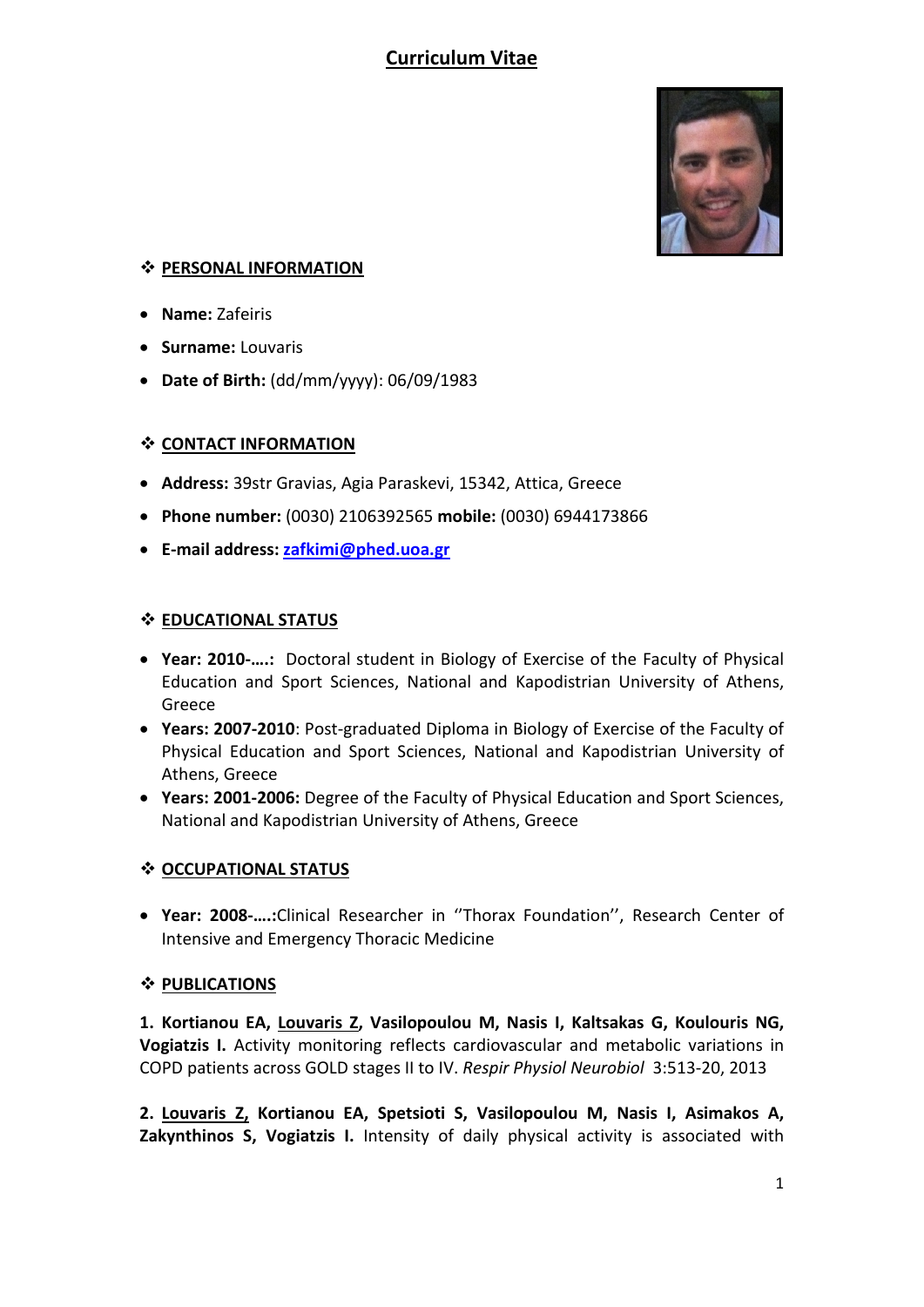central hemodynamic and leg muscle oxygen availability in COPD. *J Appl Physiol* 6:794-802, 2013

**3. Rabinovich RA, Louvaris Z, Raste Y, Langer D, Van Remoortel H, Giavedoni S, Burtin C, Regueiro EM, Vogiatzis I, Hopkinson NS, Polkey MI, Wilson FJ, Macnee W,Westerterp KR, Troosters T; PROactive Consortium.** Validity of physical activity monitors during daily life in patients with COPD. *Eur Respir J* 5:1205-15, 2013

**4. Vogiatzis I, Louvaris Z, Habazettl H, Andrianopoulos V, Wagner H, Roussos C, Wagner PD, Zakynthinos S.** Cerebral cortex oxygen delivery and exercise limitation in patients with COPD. *Eur Respir J* 2:295-301, 2013

**5. Louvaris Z, Zakynthinos S, Aliverti A, Habazettl H, Vasilopoulou M, Andrianopoulos V, Wagner H, Wagner P, Vogiatzis I.** Heliox increases quadríceps muscle oxygen delivery during exercise in COPD patients with and without dynamic hyperinflation. *J Appl Physiol* 7:1012-23, 2012

**6. Van Remoortel H, Giavedoni S, Raste Y, Burtin C, Louvaris Z, Gimeno-Santos E, Langer D, Glendenning A, Hopkinson NS, Vogiatzis I, Peterson BT, Wilson F, Mann B, Rabinovich R, Puhan MA, Troosters T; PROactive consortium.** Validity of activity monitors in health and chronic disease: a systematic review. *Int J Behav Nutr Phys Act* 9: 9-84, 2012

**7. Van Remoortel H, Raste Y, Louvaris Z, Giavedoni S, Burtin C, Langer D, Wilson F, Rabinovich R, Vogiatzis I, Hopkinson NS, Troosters T; PROactive consortium.** Validity of six activity monitors in chronic obstructive pulmonary disease: a comparison with indirect calorimetry. *PLoS One* 6:e39198, 2012

**8. Vasilopoulou MK, Vogiatzis I, Nasis I, Spetsioti S, Cherouveim E, Koskolou M, Kortianou EA, Louvaris Z, Kaltsakas G, Koutsoukou A, Koulouris NG, Alchanatis M.** On- and off-exercise kinetics of cardiac output in response to cycling and walking in COPD patients with GOLD Stages I-IV. *Respir Physiol Neurobiol* 3: 351-358, 2012

**9. Vogiatzis I, Louvaris Z, Habazettl H, Athanasopoulos D, Andrianopoulos V, Cherouveim E, Wagner H, Roussos C, Wagner PD, Zakynthinos** Frontal cerebral cortex blood flow, oxygen delivery and oxygenation during normoxic and hypoxic exercise in athletes. *J Physiol* 16:4027-4039, 2011

**10. Vogiatzis I, Habazettl H, Aliverti A, Athanasopoulos D, Louvaris Z, Antonella LoMauro, Wagner H, Roussos C, Wagner PD, Zakynthinos S.** Effect of helium breathing on intercostal and quadriceps muscle blood flow during exercise in COPD patients. *Am J Physiol Regul Integr Comp Physiol* 300: 1549-59, 2011

**11. Vogiatzis I, Andrianopoulos V, Louvaris Z, Cherouveim E, Spetsioti S, Vasilopoulou M, Athanasopoulos D.** Quadriceps muscle blood flow and oxygen availability during repetitive bouts of isometric exercise in simulated sailing. *J Sports Sci* 13: 1-9, 2011